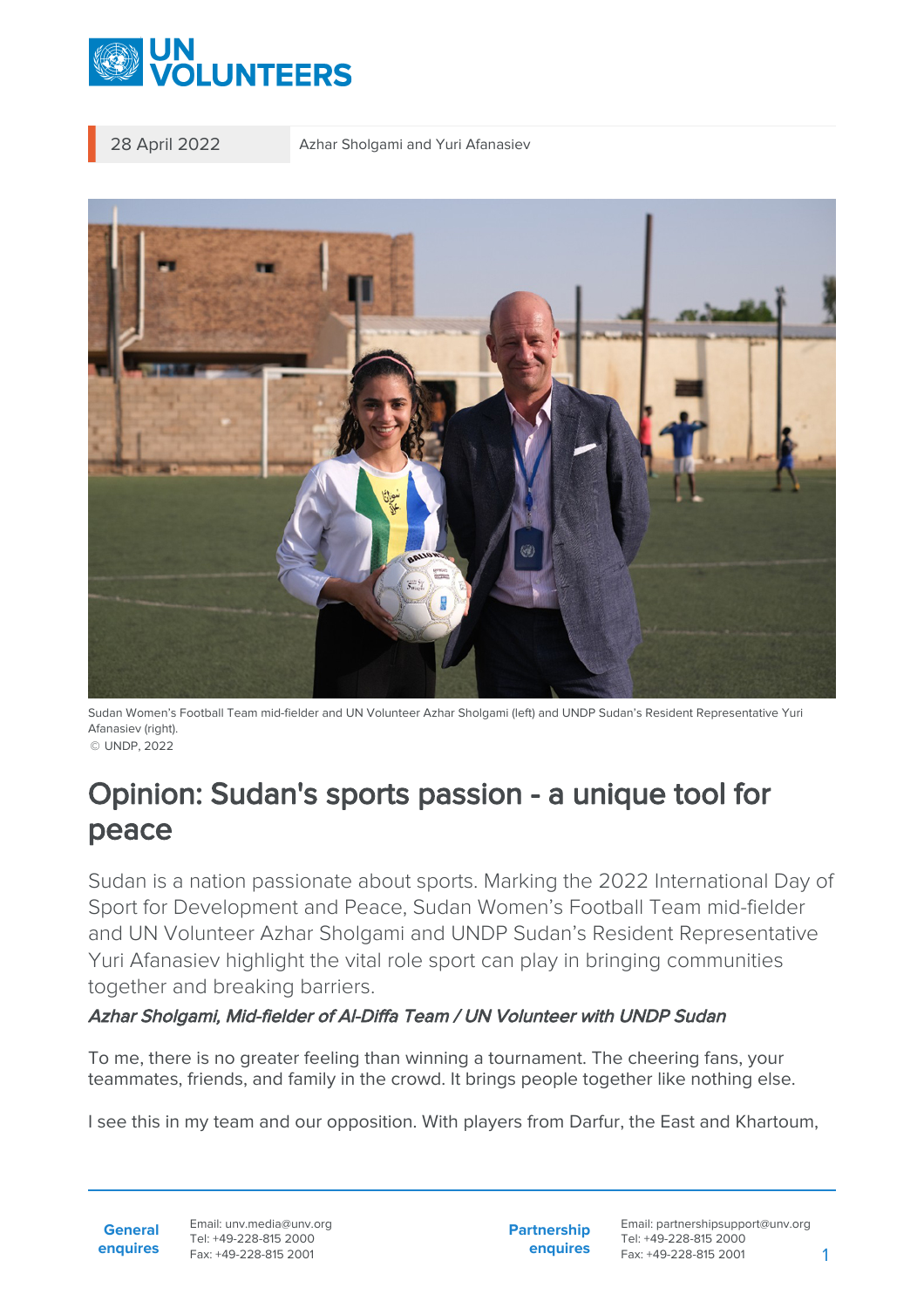

from different parts of society, ethnicities, professions– when we walk onto the pitch, we are all the same. We're a team, we understand one another, and as women, we are here to fight the same cause of making sport a more accessible and safer practice for women.

That's the magical thing about sports. It doesn't matter who you are, your gender or where you're from – the shared passion and cause for the game is something all can have in common.

I see this regularly in my work, which is why I enjoy it. On a recent trip to Gedaref, relations between a local community and a nearby refugee community were strained. We asked what the community's pressing needs were, expecting them to raise issues of employment or shelter.

Instead, they requested a football pitch for their children – giving them, and those from the camp, a chance to come together. For them, this was important.

In Nyala, as part of UNDP's Sports for Peace efforts, we recently opened a renovated sports pitch, providing young women and men from local communities and IDP camps a chance to connect and have some fun.

On both occasions, when I saw their happiness, eagerness, and hope, it really hit me – sport is about so much more than football, or volleyball, or whatever your passion. It is a lifechanging experience. It is a way to come together. The conversations that start on the pitch, on the side-lines, and in the stadium provide a starting point, even for people with different opinions.

Just a few years ago, I gave away my only pair of football boots. Culturally and politically, I was made to feel like sport wasn't an option for me or any woman in Sudan. I felt I couldn't play. To lose your passion because of your gender, it's a horrible feeling.

But now, walking onto a pitch in my team's jersey, nothing can stop me – and I hope other women and girls feel the same.

Today, women's sport in Sudan is going from strength to strength. In 2019, we held our first national women's football tournament. This year Sudan's newly established female football team qualified for their first international tournaments - the 2021 Arab Women's Cup as well as the African Women's Cup. As a player, these women have been an inspiration to me, and to so many others.

Yes, this has been a huge transition in a short time. It is challenging, it is different. But that progress means a lot to the young women of Sudan. It feels hopeful.

Sport is for everyone. It opens doors, it starts discussions – whether between communities, or about the role of women in society – but most importantly it brings people together and

**General enquires** **Partnership enquires**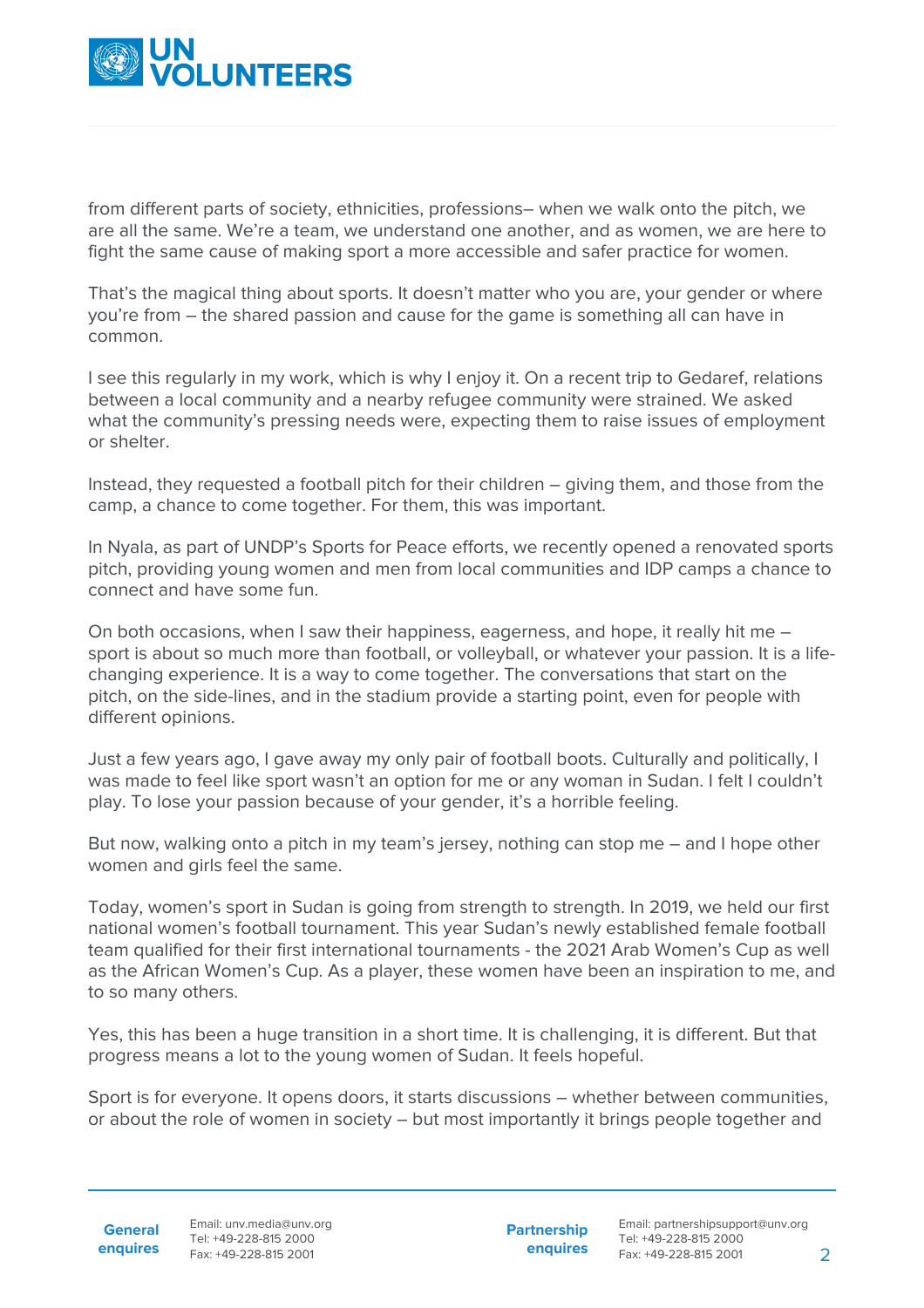

gives us a chance to heal, whatever the challenges in the past.

## Yuri Afanasiev, Resident Representative for UNDP Sudan - with a 32-year global development career

If you want people to talk, find something impossible to disagree on. Cuisine, culture, and sports are things that unify any nation, and – even as a Russian – I am yet to see a country more obsessed with football than Sudan.

Working with Azhar, and visiting many of Sudan's states, I have seen first-hand the passion for sports that unifies communities and provides opportunities for young men and women on and off the field.

Practically, as a peacebuilding tool, sport is a common language. For UNDP, peace is our number one priority in Sudan. We devote much of our time and resources to supporting peacebuilding nationwide, and assisting hundreds of communities with conflict resolution, job creation, and infrastructure to ensure stability.

But sometimes, what we would call a 'soft peacebuilding mechanism' is required. Combined with Sudan's passion for the game, and its mostly youthful population, sport offers a unique pathway to peace.

At present, we support tens of thousands of players from local communities and IDP and refugee camps in hundreds of football and volleyball teams across Darfur, Blue Nile, South Kordofan and Gedaref.

For the players themselves, the young women and men around the country, sport may just be something to look forward to amid particularly challenging times, or a chance to be healthier, build discipline, or spend time with friends.

But it can be so much more – not just as a peacebuilding tool, but as Azhar and her teammates show, a chance to break barriers, take a positive path, and create opportunities.

As UNDP, we are planning to significantly expand our Sports for Peace programme, giving young people across the country a chance to do what they love, with good equipment and good facilities – and give their communities a chance to connect over a great match, and pave the way to address deeper disagreements.

Sport isn't a magic solution for peace; it is just one of many pathways that we and others are supporting. But in a nation like Sudan, the opportunity to use sports for peace is too great to ignore - and we welcome any partners interested in joining the conversation.

**Partnership enquires**